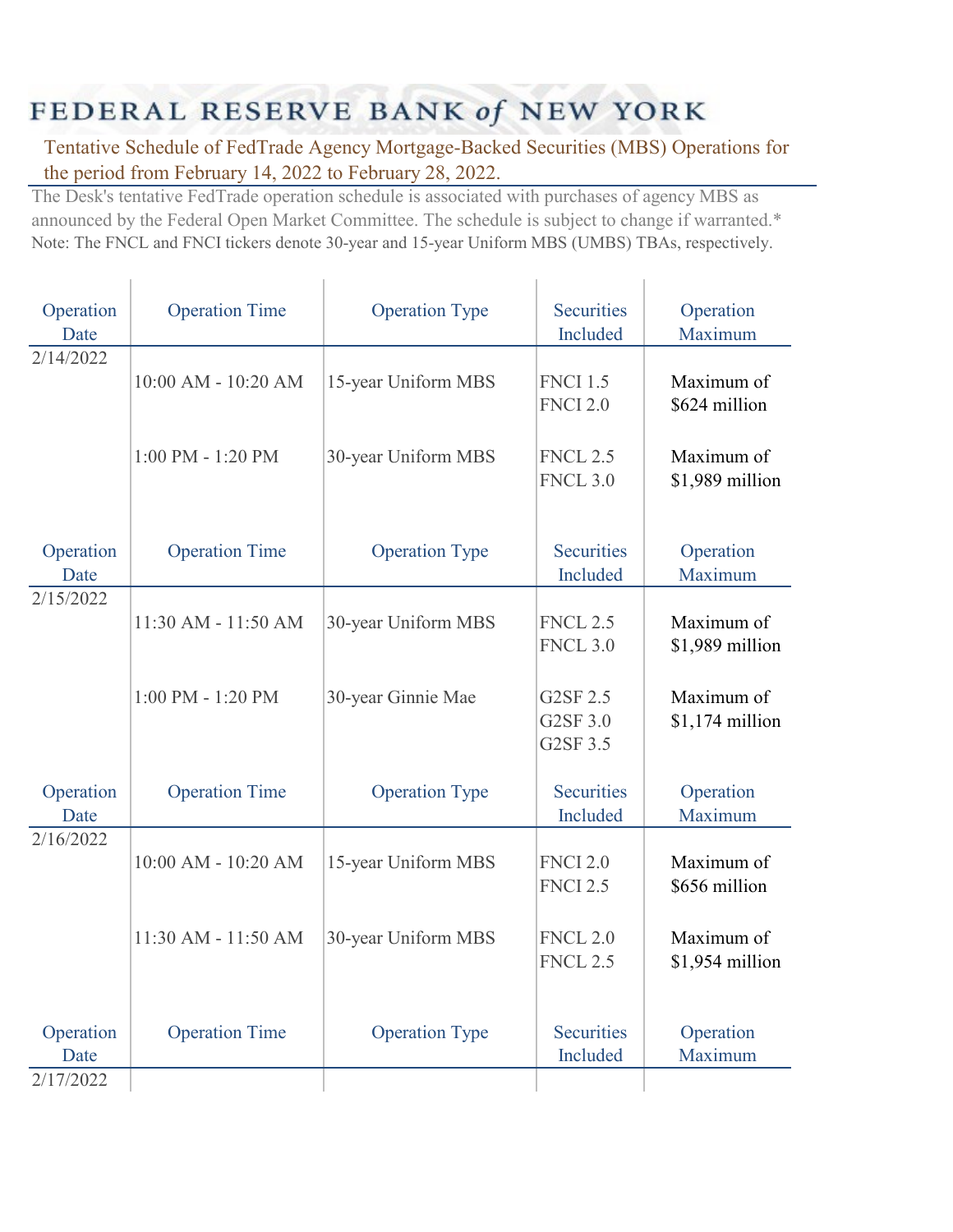|                   | 11:30 AM - 11:50 AM   | 30-year Ginnie Mae    | G2SF 2.0<br>G2SF 2.5<br>G2SF 3.0   | Maximum of<br>\$1,149 million  |
|-------------------|-----------------------|-----------------------|------------------------------------|--------------------------------|
|                   | $1:00$ PM - $1:20$ PM | 30-year Uniform MBS   | <b>FNCL 2.0</b><br><b>FNCL 2.5</b> | Maximum of<br>\$1,954 million  |
| Operation<br>Date | <b>Operation Time</b> | <b>Operation Type</b> | <b>Securities</b><br>Included      | Operation<br>Maximum           |
| 2/18/2022         | 10:00 AM - 10:20 AM   | 15-year Uniform MBS   | <b>FNCI 2.0</b><br><b>FNCI 2.5</b> | Maximum of<br>\$656 million    |
|                   | 11:30 AM - 11:50 AM   | 30-year Uniform MBS   | <b>FNCL 2.5</b><br><b>FNCL 3.0</b> | Maximum of<br>\$1,989 million  |
| Operation<br>Date | <b>Operation Time</b> | <b>Operation Type</b> | <b>Securities</b><br>Included      | Operation<br>Maximum           |
| 2/22/2022         | 10:00 AM - 10:20 AM   | 30-year Uniform MBS   | <b>FNCL 3.0</b><br><b>FNCL 3.5</b> | Maximum of<br>\$1,493 million  |
|                   | 11:30 AM - 11:50 AM   | 30-year Ginnie Mae    | G2SF 2.5<br>G2SF 3.0<br>G2SF 3.5   | Maximum of<br>$$1,174$ million |
| Operation<br>Date | <b>Operation Time</b> | <b>Operation Type</b> | <b>Securities</b><br>Included      | Operation<br>Maximum           |
| 2/23/2022         | 10:00 AM - 10:20 AM   | 30-year Uniform MBS   | <b>FNCL 2.5</b><br><b>FNCL 3.0</b> | Maximum of<br>\$1,989 million  |
|                   | 11:30 AM - 11:50 AM   | 15-year Uniform MBS   | <b>FNCI 1.5</b><br><b>FNCI 2.0</b> | Maximum of<br>\$623 million    |
| Operation<br>Date | <b>Operation Time</b> | <b>Operation Type</b> | <b>Securities</b><br>Included      | Operation<br>Maximum           |
| 2/25/2022         | 10:00 AM - 10:20 AM   | 15-year Uniform MBS   | <b>FNCI 2.0</b><br><b>FNCI 2.5</b> | Maximum of<br>\$659 million    |